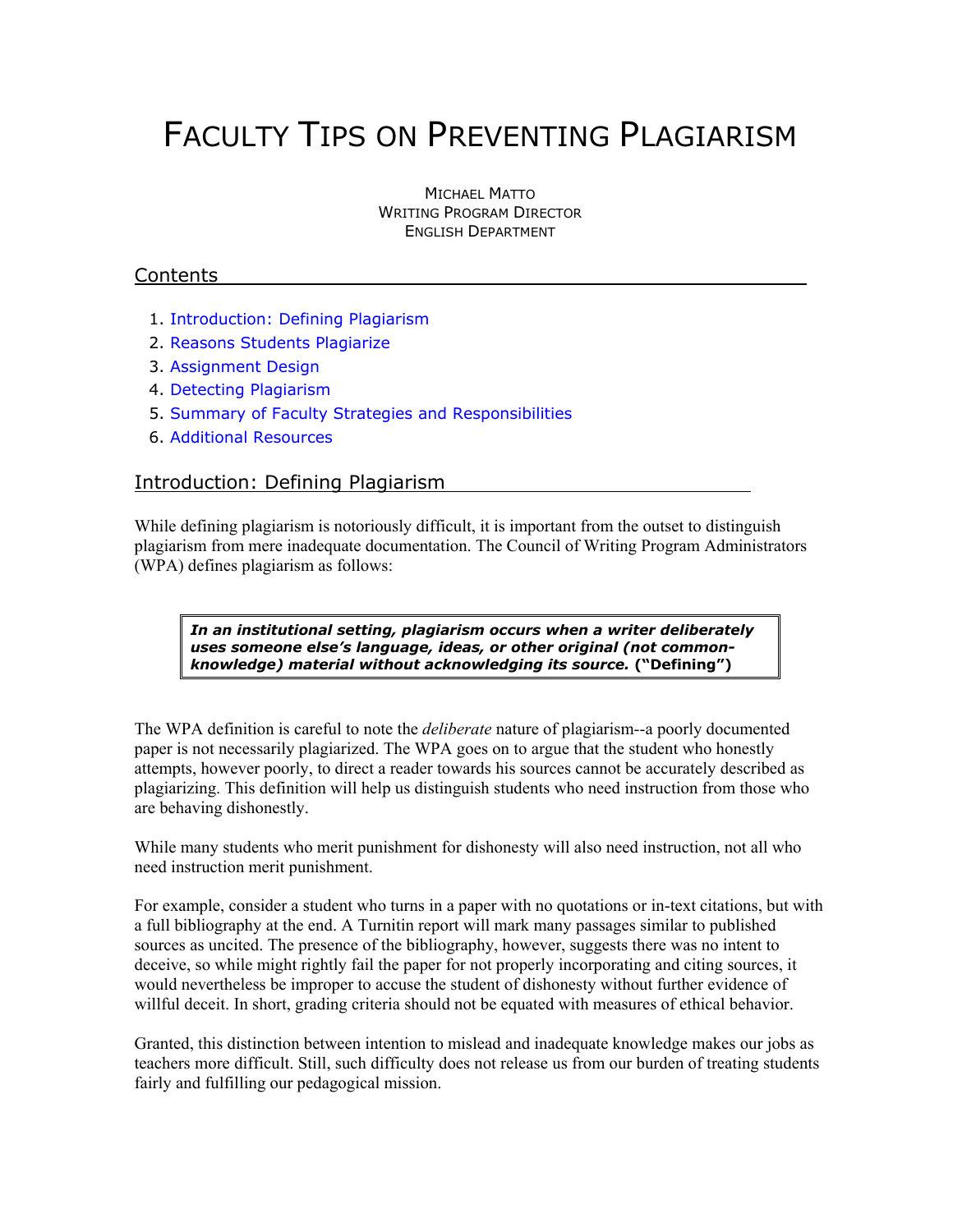## <span id="page-1-0"></span>Reasons Students Plagiarize

There are many kinds of plagiarism, and many reasons students employ them. Simplistic definitions of plagiarism, while attractive, are not adequate to understand students' motives for plagiarism. At the same time, the difficulty of defining plagiarism contributes to its widespread acceptance, at various levels, among students.

The line between seeking help and engaging in academic dishonesty is not always clear, and some forms of academic dishonesty seem more egregious than others. For instance, whereas submitting a paper purchased from an online papermill is clearly dishonest, reading someone else's writing on a subject "for inspiration," as students often say, can be innocent, if misguided. We encourage students to go to the Writing Center or even to have others proofread papers for them before turning them in, but would object if they hired a professional copy editor. We often encourage students to work collaboratively with lab partners or in study groups, but then insist on originality in their thinking.

If we follow the WPA and restrict the term "plagiarism" to cases in which students either consciously set out to deceive or adopt an unethically dismissive attitude towards learning the conventions of citation and attribution, what can we say motivates plagiarism? "Laziness" is commonly voiced as the explanation, but this is not a helpful diagnosis. While some students are serial plagiarizers, most decide to plagiarize only occasionally, on some assignments but not others.

| <b>Some Reasons Students Plagiarize</b>                                                                                                                                                                                                                         |
|-----------------------------------------------------------------------------------------------------------------------------------------------------------------------------------------------------------------------------------------------------------------|
| <b>LACK OF INTEREST</b>                                                                                                                                                                                                                                         |
| Students may believe an assignment to be busywork, or that the teacher<br>does not read their essays carefully or with honest interest; they are<br>therefore unwilling to work if their effort will not be recognized.                                         |
| <b>LACK OF INVESTMENT</b>                                                                                                                                                                                                                                       |
| Students may see some classes as more relevant to their education than<br>others, or may not be fully invested in the ideal of intellectual inquiry.<br>Students may not see the connection between the assignment and their<br>learning or career goals.       |
| <b>FEAR OF FAILURE</b>                                                                                                                                                                                                                                          |
| Students may have strong pressures on them to earn high grades,<br>especially those with scholarships that require maintaining a minimum<br>GPA. Lack of confidence leads them to rely on others.                                                               |
| <b>LACK OF ABILITIES</b>                                                                                                                                                                                                                                        |
| Students may be unprepared to tackle a given assignment but too<br>embarrassed to seek help.                                                                                                                                                                    |
| <b>POOR TIME MANAGEMENT</b>                                                                                                                                                                                                                                     |
| Students may lack good study habits, or may not realize how long a<br>project will take to complete, and therefore procrastinate ruinously. Rather<br>than ask for an extension (or faced with a teacher who accepts no late<br>papers), students opt to cheat. |
| <b>NO FEAR OF CONSEQUENCES</b>                                                                                                                                                                                                                                  |
| Students may simply not care about getting caught, or in an amoral cost-<br>benefit analysis, believe the benefits outweigh the risks. Some simply like<br>beating the system.                                                                                  |
|                                                                                                                                                                                                                                                                 |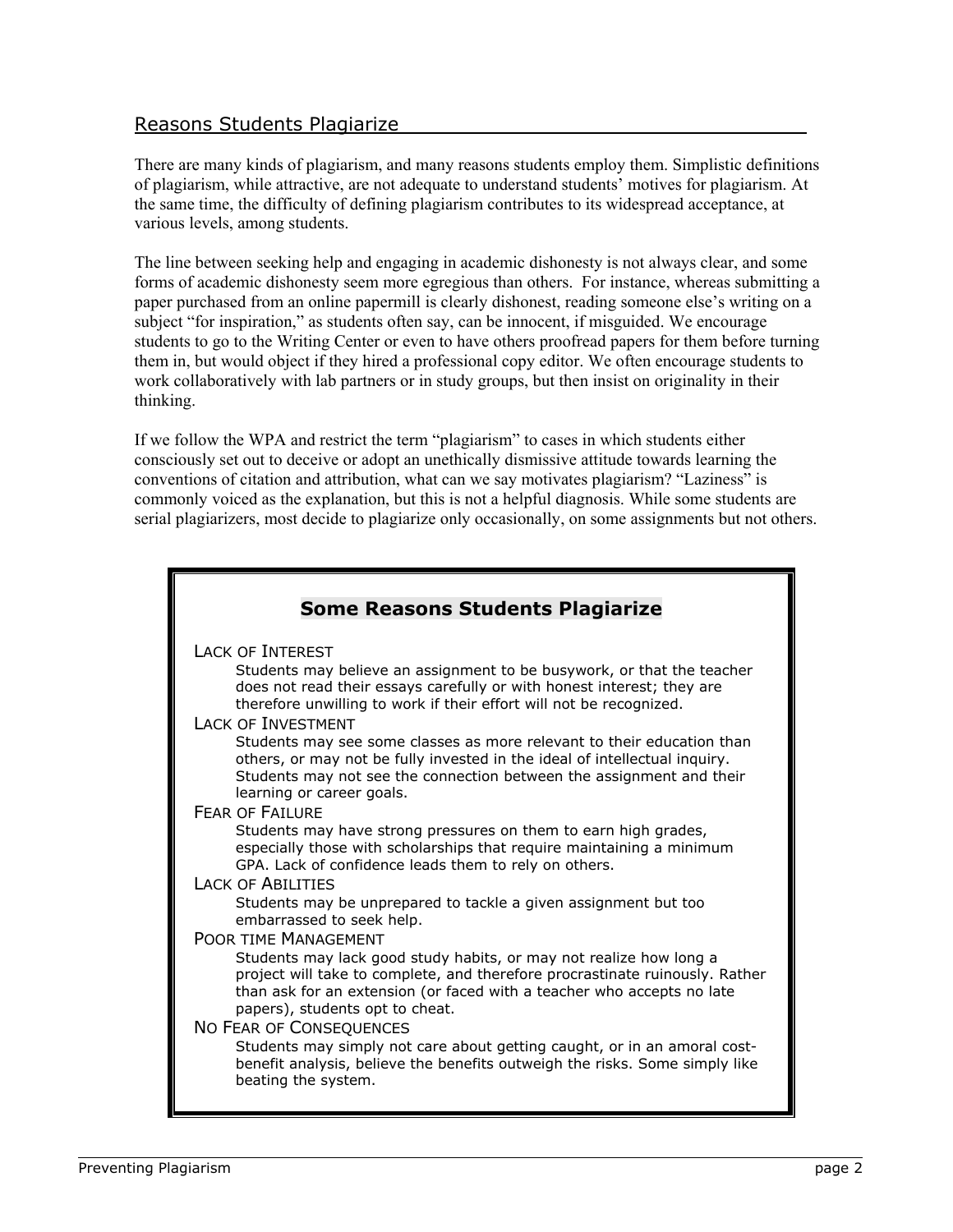<span id="page-2-0"></span>While many students do plagiarize, it is easy to forget that the vast majority do not. Some otherwise honest and motivated students write papers that are inadequately documented or that otherwise fail to signal the words or ideas of someone else because they do not know the conventions of academic writing, or are still in the process of learning them. English 107 introduces students to college writing but is not a comprehensive course in the research methods and conventions of all disciplines. Even students in upper-division courses are still mastering their academic writing. Learning new skills and becoming comfortable within foreign conventions will always lead to mistakes; such mistakes should not be considered motivated acts of dishonesty, but rather predictable errors of practice.

Luckily, the same good pedagogical practices that help mitigate the various motives for plagiarism also help those students honestly trying to learn how to integrate sources well.

## Assignment Design

The Council of Writing Program Administrators (WPA) has urged caution in employing plagiarism detection services such as Turnitin, arguing that "their availability should never be used to justify the avoidance of responsible teaching methods" ("Defining"). In other words, Turnitin tells us which students are not properly incorporating and citing sources, but our aim should be reduce the number of such students through improved instruction, not through fear of surveillance.

Students learn the basics of documentation and incorporation in English 107 (The Art and Craft of Writing), but we all must build on this introductory instruction, explicitly teaching our students the particular conventions of our disciplines, including such things as what makes for a quality resource, what counts as "common knowledge" and what does not, and what roles primary and secondary sources play in the kinds of writing projects we assign. The social sciences, for example, routinely require a "review of the literature" near the beginning of papers, while the humanities do not. Lab reports have a specific format and diction that is intricately tied to the rigors of the scientific method. In APA style one cites by date because finding the most recent research is more important here than in the disciplines that traditionally employ MLA style.

Further, we must also make out own idiosyncrasies known: do students need to cite information from their assigned textbooks? From our lectures?

The best way to teach effective and ethical research methods is to build them into our assignments. We in fact have a responsibility to do so; otherwise, we risk becoming merely "plagiarism police," not educators. As the WPA notes,

Just as students must live up to their responsibility to behave ethically and honestly as learners, teachers must recognize that they can encourage or discourage plagiarism not just by policy and admonition, but also in the way they structure assignments and in the processes they use to help students define and gain interest in topics developed for papers and projects. ("Defining")

Assignments that help students avoid plagiarism also tend to result in better papers because students become more invested in their work and simply learn more, for all the reasons discussed in the previous section. A few simple principles can revolutionize a teacher's assignments.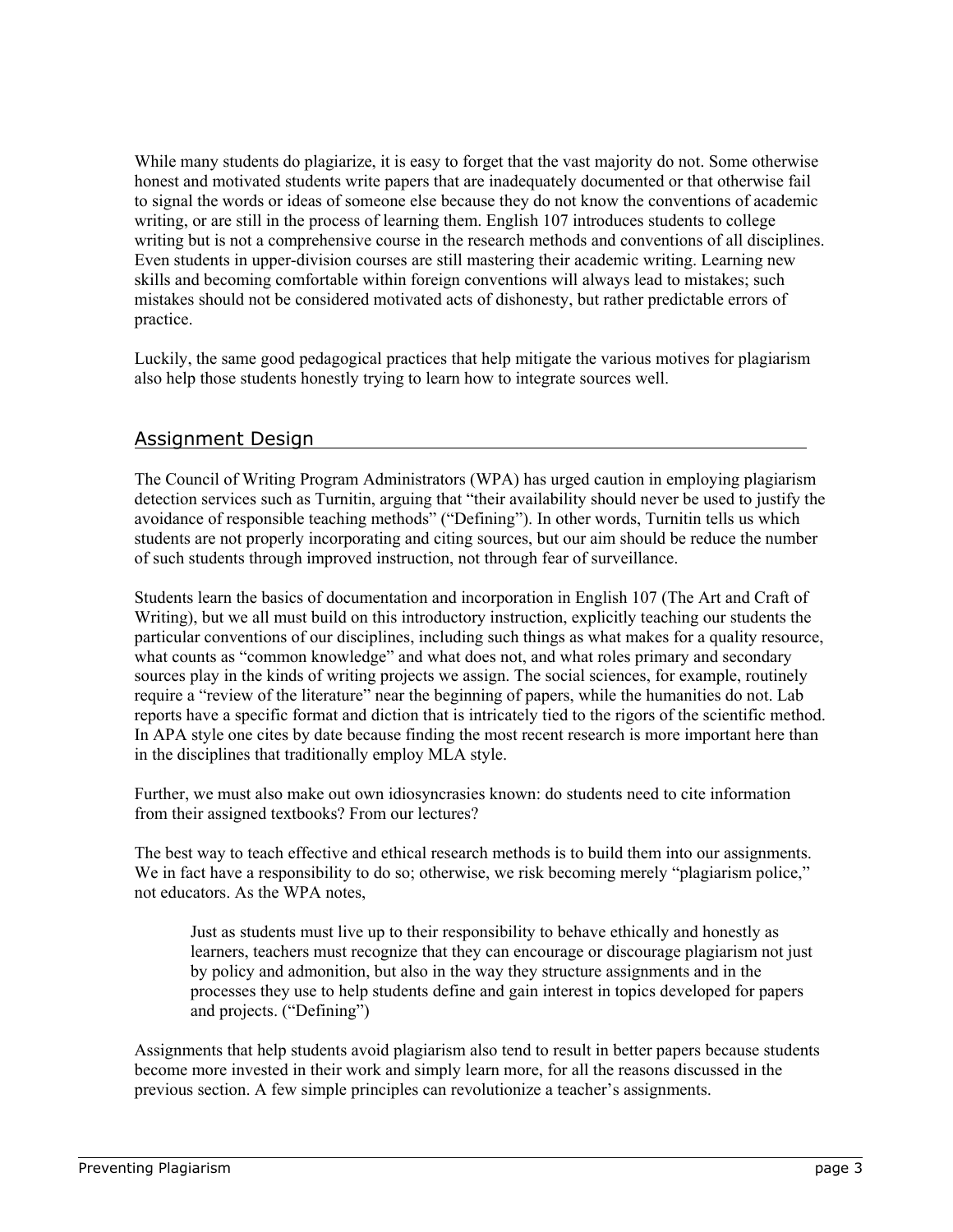# **Three Principles for Assignment Design**

- **1. Create assignments that require students to explore ideas in depth and develop arguments.**
- **2. Require a series of small assignments that ask students to perform specific tasks that will lead them towards completion of a larger project.**
- 3. **Anticipate common student pitfalls, and provide low-stakes opportunities for students to attempt to overcome them.**

#### **1. Create assignments that require students to explore ideas in depth and develop arguments**

As noted in "Reasons Students Plagiarize," students who feel assignments are make-work or simply hoops to be jumped are often unmotivated to invest much time or energy in them. Similarly, an assignment that asks students simply to rehearse a standard position or the conventional wisdom on a topic is not a stimulating activity nor does it produces compelling reading. The argument that "they must do it to get credit in the course" simply reinforces the utilitarian attitude towards assignments. But students who honestly believe they are investigating something worthwhile work harder on expressing their ideas clearly and within accepted academic parameters because they are invested in their work.

#### **2. Require a series of small assignments that ask students to perform specific tasks that will lead them towards completion of a larger project**

This is called "scaffolding" assignments or creating a "progressive" assignment. The idea is to break a large project into its component parts, to spread those parts out over a number of weeks, then require students to turn in their work at each step of the way. A generic example of a 5-week project might look like the following.

## **Sample Five-Step Progressive Assignment**

- **Week 1** Students read an overview of a topic, then write and turn in a one paragraph "researchable question" that emerges from their reading.
- **Week 2** Students compile a working bibliography (correctly formatted) of possible sources of information on their research question.
- **Week 3** Students write summaries of three of their sources that offer different points of view or kinds of evidence for their research question.
- **Week 4** Students write a letter to a friend in which they engage their friend's interest in their research question, referencing their sources of information, explaining where those sources came from, and making their own claim about the topic.
- **Week 5** Students write their papers, using the letter as a kind of first draft.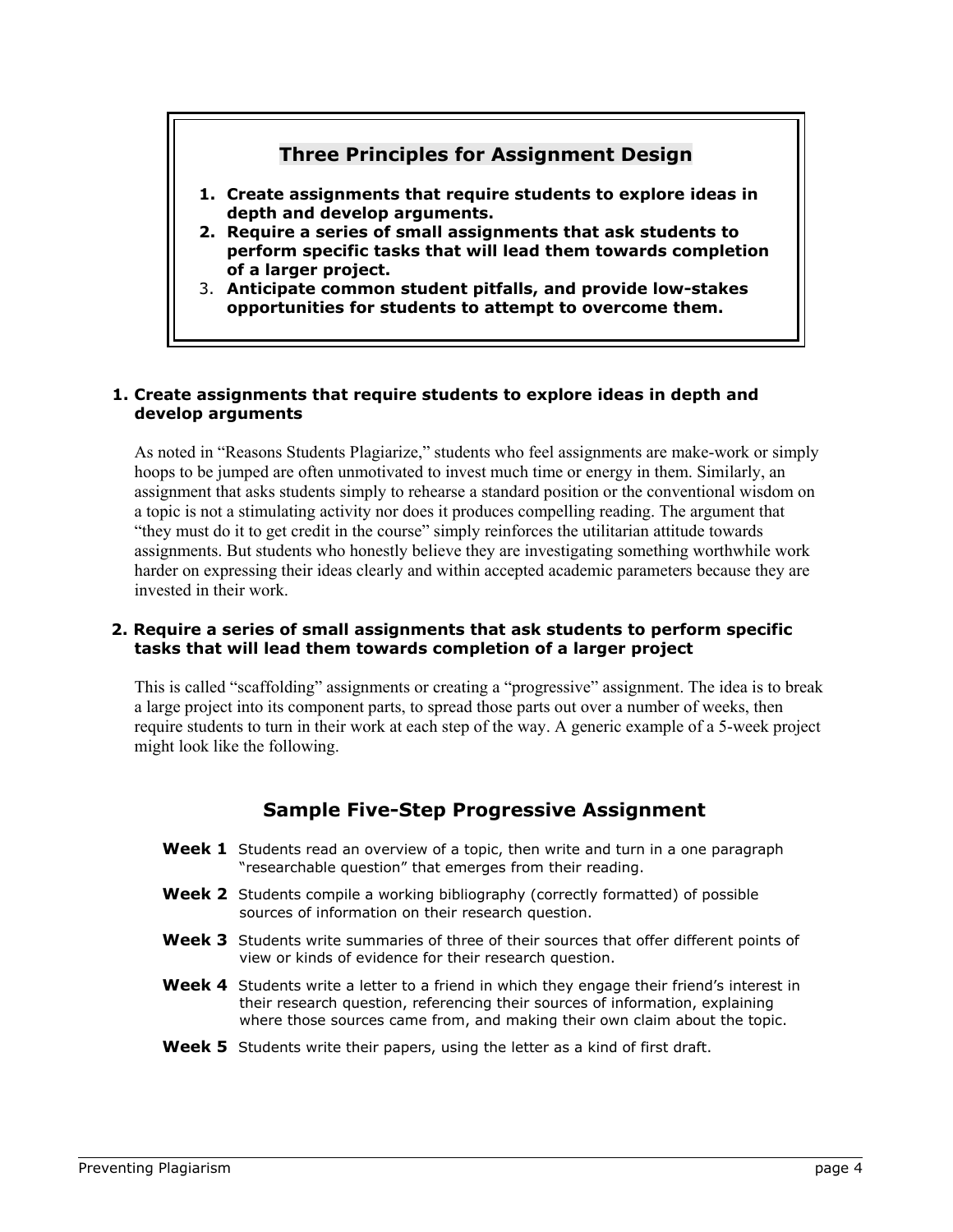<span id="page-4-0"></span>The individual steps need not be graded, but they must be required and turned in or else students will not do them. (Missed steps could result in a lowered grade on the final project.) Each step represents something the student would need to do anyway--deciding on a question, finding sources, reading and understanding the sources, developing an argument, integrating sources into a written exploration directed to an audience--but by isolating the tasks we give students less opportunity or motive to plagiarize.

#### **3. Anticipate common student pitfalls, and provide low-stakes opportunities for students to attempt to overcome them**

The steps in a progressive assignment also give ill-prepared students low-stakes opportunities to try things, and fail, without the worry of being graded. A student faced with submitting a sub-par project worth 35% of the final grade might turn to plagiarism, but that same student might be willing to try his hand at a non-credit assignment, even if he is not sure how to do it well. As a result, the student may write reductive or misleading summaries, may create shallow bibliographies, may write a solipsistic letter, and so one, but because these failures will have occurred with no grade implications, they can function as pure learning opportunities. Students will be receptive to advice on how to improve this part of their assignments as they work towards that final high-stakes project.

Further, such assignments can help us help students avoid the common pitfalls in writing complex papers. For instance, often a student turns in a research paper that is nothing but an assemblage of quotations and summaries of other people's points of view rather than a coherent argument of the student's own. This is predictable, since students must in fact summarize the ideas of others (either on paper or mentally) before they can synthesize them and incorporate them in sophisticated ways into their own thinking and writing. A step in the process that requires students to summarize allows them to perform this action for themselves before moving on to analysis, even if the teacher does not want extensive summary in the essay. If we provide a time at which the students *must* summarize, we can then explain more clearly how the final paper will differ from such bare summary, thus helping the student avoid this common pitfall.

These three principles will not prevent all plagiarism, of course, but they do address a number of the common reasons students plagiarize, while also helping us better instruct those students who have no intention of plagiarizing but who nonetheless need help learning to engage the research process with confidence and skill.

## Detecting Plagiarism

The following are signs that a student has either plagiarized or has improperly cited sources. We might use these signs as indicators that we should submit the paper to Turnitin, or that we might want to have a conversation with the student, or both. As in the Turnitin reports themselves, these signs are not in themselves evidence of dishonesty or unethical behavior; teachers must always exercise judgment.

#### **Signs the student did not write the paper (which are, ironically, also signs that a student is improving as a writer or is showing initiative):**

- A sudden improvement or change in writing ability or style in the paper as a whole
- A paper that does not directly address the assignment
- Evidence drawn from books or other resources not assigned in class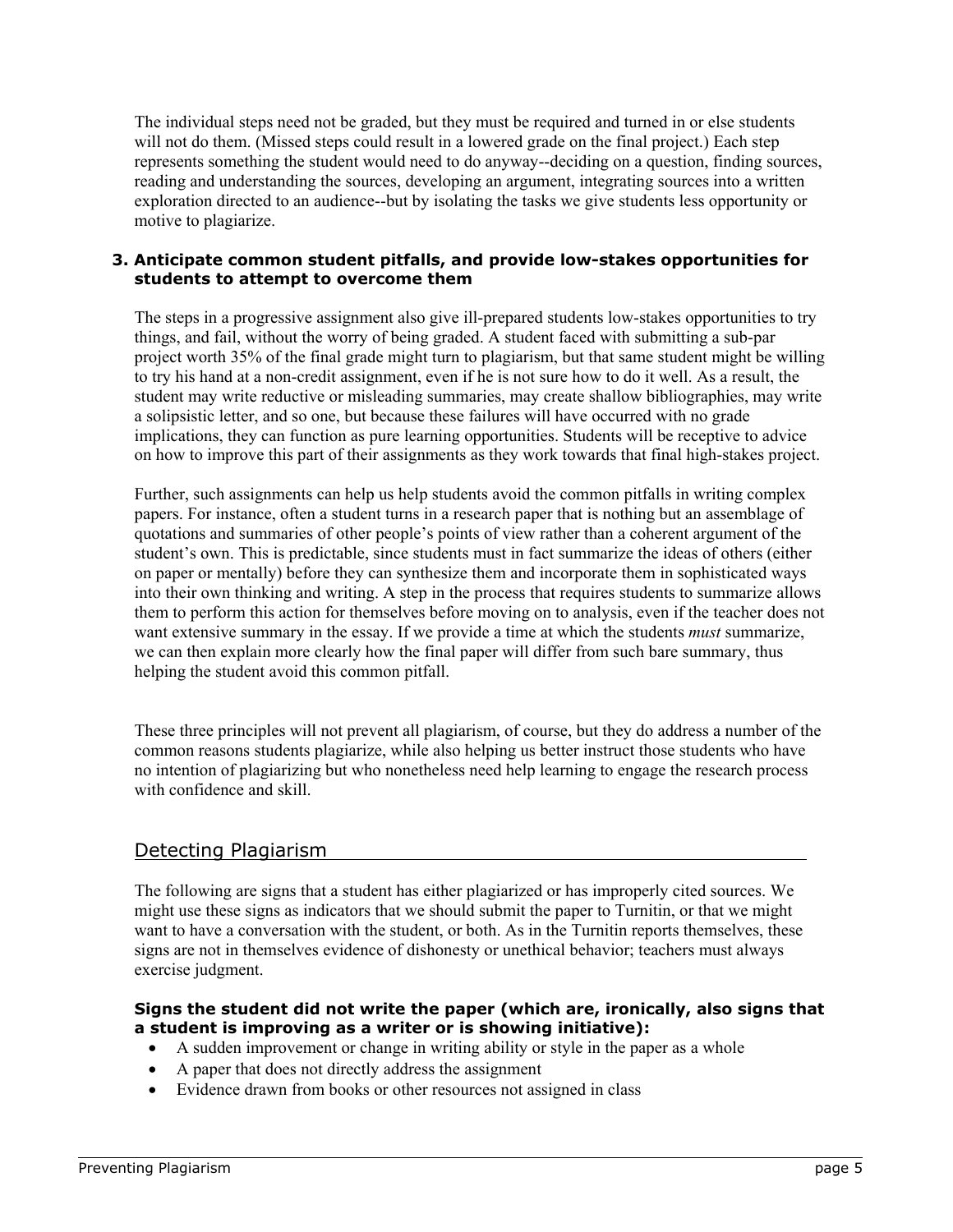## <span id="page-5-0"></span>**Signs the paper is an assemblage of others' material (some of which are also signs that the student needs instruction in constructing arguments or in incorporating sources smoothly):**

- Sudden shifts in subject matter
- Sudden shifts in writing ability or style between paragraphs
- More than one citation method used in the paper
- Incoherent lines of argument
- Sudden changes in fonts or font sizes between paragraphs
- Page number citations only at the ends of whole paragraphs

## **Signs that language is being lifted without attribution (some of which are also signs that the student needs instruction in incorporating sources smoothly and correctly):**

- Sudden shifts in writing ability or style within paragraphs or even sentences
- Sudden changes in fonts or font sizes within paragraphs
- Multiple names of authorities or sources mentioned in the text, but no quotations.
- Long bibliographies, but no quotations.

# Summary of Faculty Strategies and Responsibilities

- $\triangleright$  Spell out plagiarism policies on syllabi, including any intended use of Turnitin.
- $\triangleright$  Discuss policies in class, especially in terms of the University's pedagogical mission of intellectual inquiry.
- $\triangleright$  Reiterate policies whenever giving written assignments.
- $\triangleright$  Write assignments that require step-by-step processes, that require students to document each step of their processes, and that encourage true intellectual inquiry.
- $\triangleright$  Instruct students in the methods and conventions of your discipline, and of your class. (Keep in mind that English 107 introduces college writing, but is not a comprehensive course in the research methods and conventions of all disciplines.)
- $\triangleright$  Refer students to A Writer's Reference and the Writing Center for additional help.
- $\triangleright$  When evaluating students work, distinguish between plagiarism and improper citation techniques (i.e., between dishonesty and ignorance).
- $\triangleright$  Report all cases of plagiarism in accordance with our Code of Academic Honesty.